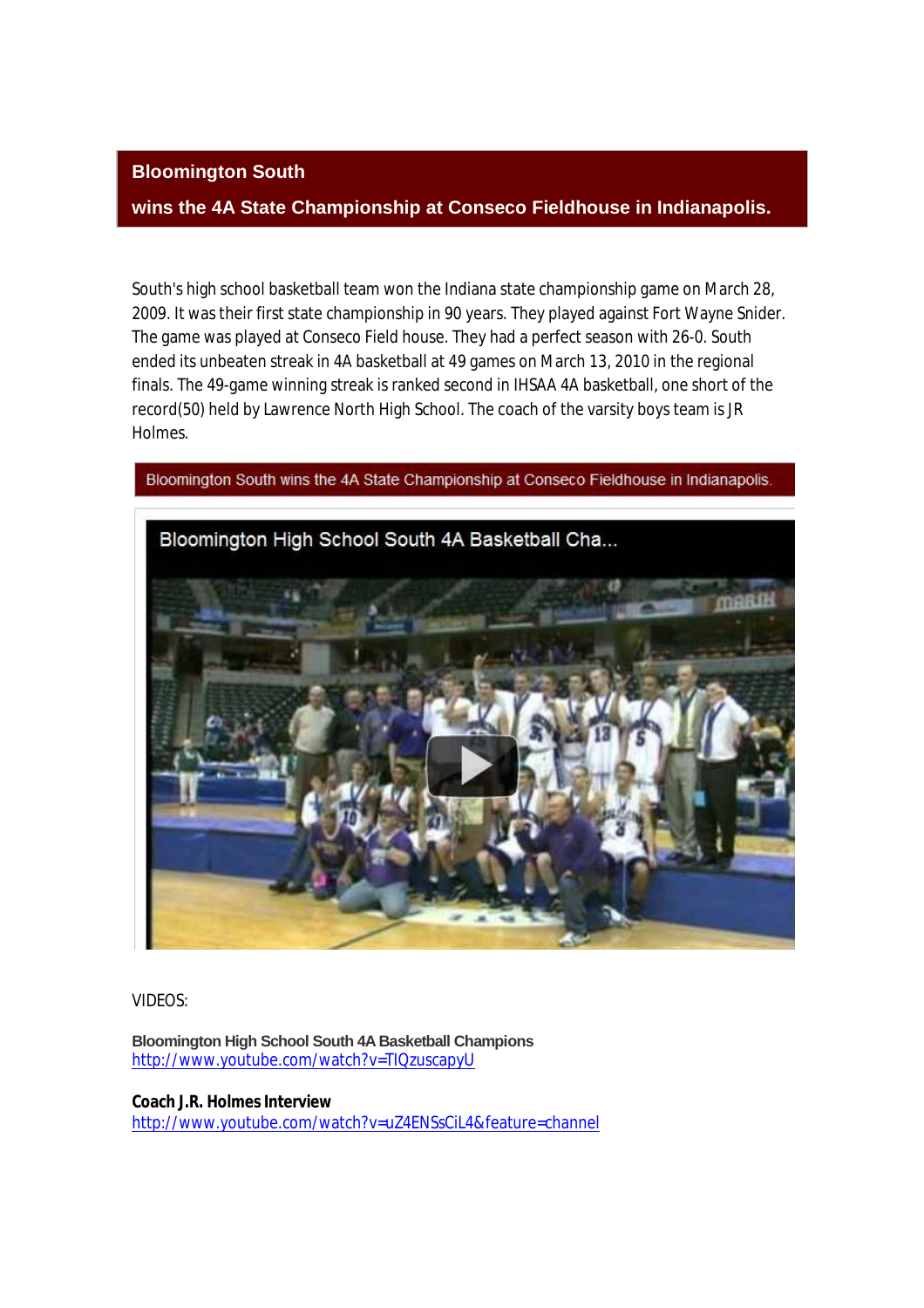## ByDAVE LENO Posted April 10, 2009 http://indianapublicmedia.org/news/bloomington-high-school-south-4a-basketballchampions-2/

"There's nothing that can get better than this. I played in front of 500 fans. Here – this is like 19,000 – this, by far, is the best night of my entire life."

The joy on Spencer Turner's face was contagious – and quickly sprinkled throughout a thunderous Conseco Field house when the clock struck zero. Fast-tempo guard play, lowpost dominance, even a little bit of luck – it took every intangible of the game to defeat R. Nelson Snider High School of Fort Wayne.

"We didn't want to lose this game," said Bloomington guard Jordan Hulls. "We came this far. 25-0, we didn't want to go out with a loss."

But, Bloomington High School South nearly let its first state basketball trophy slip out of its hands. Its lead was cut to a mere point at the start of the 4th quarter. And with 2 minutes and 36 seconds left, Snider silenced the highly-populated South crowd when Bradley Sneary banked home a layup to put his team ahead. Just 32 seconds later, the Purple and White responded. Jacob Mulinix only cashed in 4 point, but this 2-pointer helped de-thrown Snider for good.

"It's an honor to say you won the state championship, and our kids have played a year where they deserved it," said JR Holmes, B.H.S.S. Coach.

"Everybody's happy," said forward Chaz Cooper. "The whole town is excited about it. First state championship so, of course – really, up here right now, you know, can't be brought down."

Cooper and his teammates were on cloud nine in the rankings. The final Coaches Association Poll and Associated Press Poll tabbed South as the best team in Indiana. Better yet, USA Today praised the Panthers, seeding them 3rd overall in the country. But Coach JR Holmes says none of those accolades were worth mentioning in his pre-game speeches or practices.

Coach Holmes says they never mentioned it. "Never one time was it mentioned what our ranking was or anything like that. Our kids, to their credit have handled it unbelievable, really."

"We know we had to keep our head on straight," said Hulls. "We know we were going to play a lot of great teams and we couldn't take anything for granted, and we did that. We played well as a team and that's really what got us to this point is team-game. We didn't care who got the credit and we had targets on our backs, but we ended up on top."